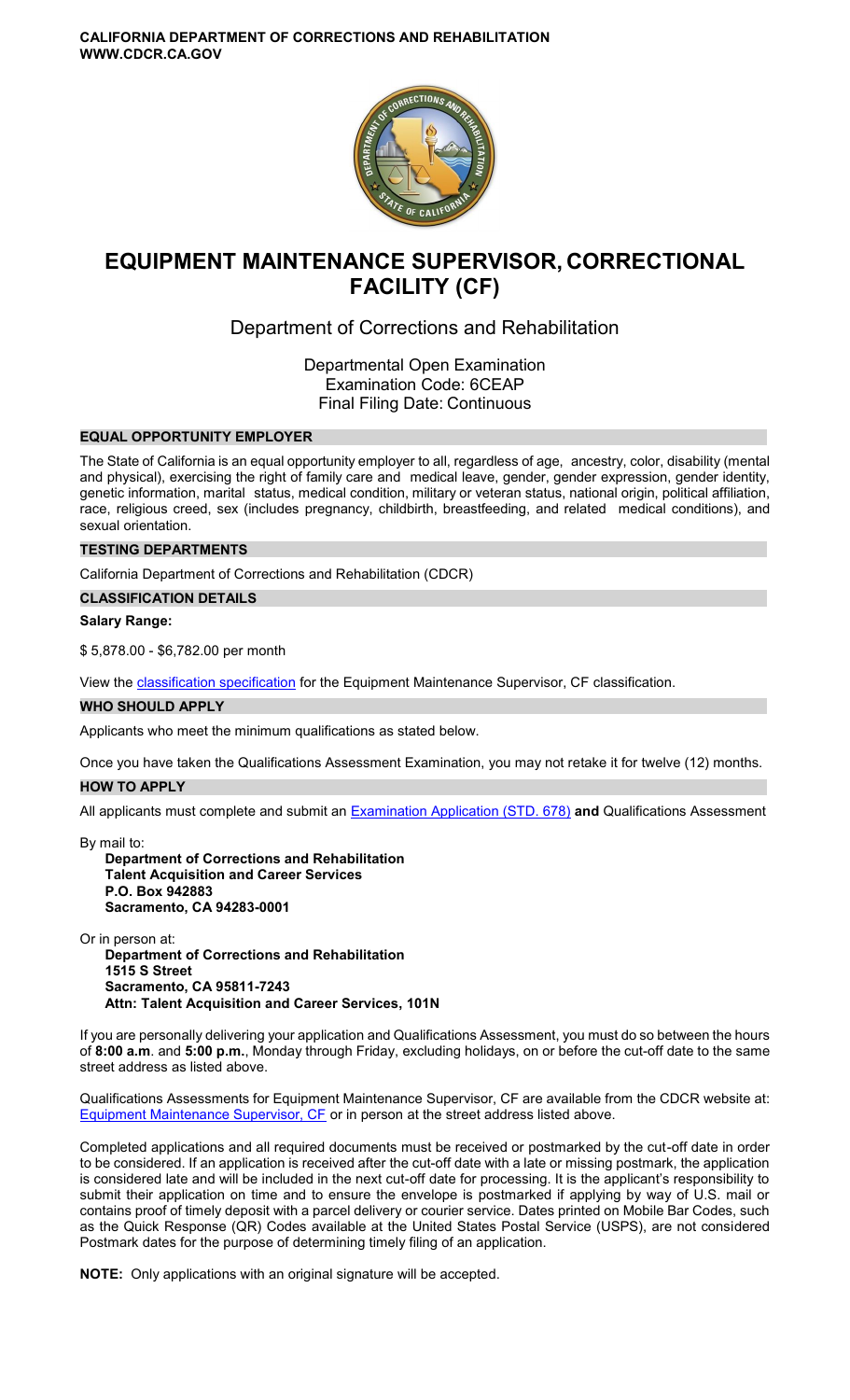#### **EQUIPMENT MAINTENANCE SUPERVISOR, CF BULLETIN RELEASE DATE:** 8/19/2016

## **SPECIAL TESTING ARRANGEMENTS**

If you require special testing arrangements due to a verified disability or medical condition, mark the appropriate box on your Examination Application (STD. 678) and you will be contacted to make specific arrangements. You may also contact Talent Acquisition and Career Services at (916) 322-2545.

#### **APPLICATION DEADLINES/REQUIREMENTS**

Candidates must complete and return the Equipment Maintenance Supervisor, CF Qualifications Assessment along with his/her Examination Application (STD. 678). Candidates who meet the minimum qualifications will have their Qualifications Assessment rated.

All applicants must meet the minimum qualifications for this examination by the cut-off date.

#### **TEST DATE**

Applications will be accepted on a continuous basis.

Cut-off dates for processing will be:

September 17, 2021 December 17, 2021 March 18, 2022 June 17, 2022

Note: *Check back periodically as cut-off dates may be added in the future. Additionally, cut-off dates are subject to change or be cancelled at any time. Such changes or cancellations will be in accordance with civil service laws and rules.* 

Results notices will be mailed in 6 – 7 weeks following each cut-off date. Please contact Talent Acquisition and Career Services (916) 322-2545 if you have not received your notice after 7 weeks.

#### **MINIMUM QUALIFICATIONS**

## **Either 1**

Two years of experience in California State Service performing the duties of a Heavy Equipment Mechanic.

## **Or 2**

Experience: Two years of experience within the last five years as a journeyperson heavy equipment mechanic. **and** 

Completion of a recognized apprenticeship as an automobile or heavy equipment mechanic.

#### **Or 3**

Experience: Five years of experience within the last ten years as a journeyperson automobile or heavy equipment mechanic, two years of which must have been as a heavy equipment mechanic. **and** 

Education: Equivalent to completion of the eighth grade. (Additional qualifying experience may be substituted for the required education on a year-for-year basis.)

Qualifying experience may be combined on a proportionate basis if the requirements stated above include more than one pattern and are distinguished as "Either" 1, "or" 2, "or" 3, etc. For example, candidates who possess qualifying experience amounting to 50% of the required time of Pattern 1, and additional experience amounting to 50% of the required time of Pattern 2, may be admitted to an examination as meeting 100% of the overall experience requirement.

**OUT-OF-CLASS EXPERIENCE:** A "completion of an out-of-class assignment" memorandum, dated within one year of assignment completion, is required to use as out-of-class experience to meet the minimum qualifications for examination purposes. Employees may obtain this documentation from his/her Institutional Personnel Officer/Personnel Liaison. Out-of-class experience without required documentation will not be considered for examination purposes.

#### **SPECIAL PHYSICAL CHARACTERISTICS**

Persons appointed to positions in this class must be reasonably expected to have and maintain sufficient strength, agility, and endurance to perform during stressful (physical, mental, and emotional) situations encountered on the job without compromising their health and well-being or that of their fellow employees or that of inmates.

Assignments during tour of duty may include sole responsibility for the supervision of inmates and/or the protection of personal and real property.

## **POSITION DESCRIPTION AND LOCATION(S)**

An Equipment Maintenance Supervisor, CF, under general direction in a State correctional facility in the Department of Corrections and Rehabilitation, to have charge of repair and maintenance of automotive and other mechanical equipment in a repair shop; to supervise and work with journeyperson mechanics and helpers; to maintain order and supervise the conduct of inmates, or youthful offenders; to protect and maintain the safety of persons and property; may instruct, lead or supervise inmates, or youthful offenders; and do other related work.

Positions exist statewide with CDCR.

#### **EXAMINATION PLAN**

**EXAMINATION INTERVIEWS WILL NOT BE HELD.** This examination will consist of a Qualifications Assessment weighted 100%. To obtain a position on the eligible list, applicants must achieve a minimum rating of 70.00% on the Qualifications Assessment.

The Qualifications Assessment is designed to elicit a range of specific information regarding each candidate's knowledge, skill, abilities, and potential to effectively perform the duties relative to the classification. Candidates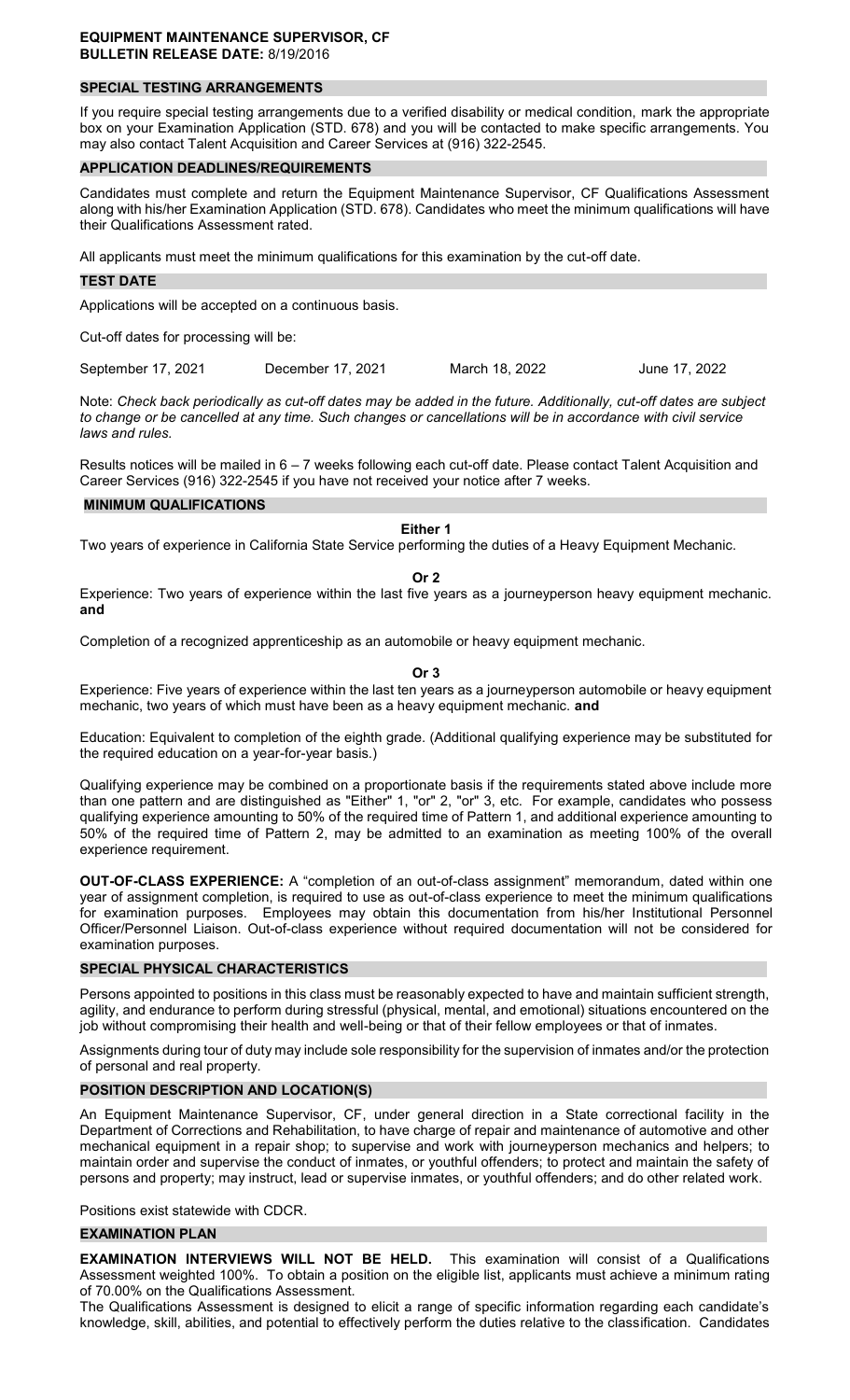#### **EQUIPMENT MAINTENANCE SUPERVISOR, CF BULLETIN RELEASE DATE:** 11/18/2016

who meet the minimum qualifications will have their Qualifications Assessment rated and successful candidates will be placed on an eligible list. **SUBMISSION OF THE QUALIFICATIONS ASSESSMENT IS MANDATORY.**  Candidates who do not submit a completed Qualifications Assessment will be eliminated from this examination.

## **Qualifications Assessment -- Weighted 100.00%**

**Scope:** Emphasis in the examination will be on measuring competitively, relative to job demands, each candidate's:

#### **Knowledge of:**

- 1. Methods, tools, materials, and equipment used in the maintenance and repair of equipment, gasoline and diesel, including passenger cars, light and heavy trucks, tracklaying tractors, and construction equipment.
- 2. Principles and methods of preventive maintenance.
- 3. Principles of effective supervision and planning and directing the work of a crew of mechanics and helpers.

## **Skill to:**

1. Use of necessary tools and the adjustment and repair of automotive and heavy equipment.

## **Ability to:**

- 1. Inspect equipment, locate defects, and estimate the cost of repairs.
- 2. Read, interpret, and work from plans, drawings, and specifications.
- 3. Plan and direct the work of a crew of mechanics and helpers.
- 4. Train personnel in the proper operation and maintenance of equipment.
- 5. Analyze situations and act effectively; keep necessary records and make reports.

The Job Analysis identifies job duties and job requirements for the classification and may be referenced in preparing for the examination. The Job Analysis for the Equipment Maintenance Supervisor, CF is available on the CDCR website at: CDCR Job Analysis

## **ELIGIBLE LIST INFORMATION**

The resulting eligible list will be established to fill vacancies for CDCR.

Names of successful candidates are merged onto the list(s) in order of final scores, regardless of date. Eligibility expires 12 months after establishment unless the needs of the service and conditions of the list(s) warrant a change in this period.

## **VETERANS' PREFERENCE/CAREER CREDITS**

Veterans' Preference will be granted in this examination. Veterans who have achieved permanent civil service status are not eligible to receive Veterans' Preference. Career credits will not be granted in this examination.

## **DIVERSITY AND INCLUSION**

The California Department of Corrections and Rehabilitation and the California Correctional Health Care Services are committed to building an inclusive and culturally diverse workplace. We are determined to attract and hire more candidates from diverse communities and empower all employees from a variety of cultural backgrounds, perspectives, and personal experiences. We are proud to foster inclusion and drive collaborative efforts to increase representation at all levels of the Department.

#### **DRUG-FREE STATEMENT**

It is an objective of the State of California to achieve a drug-free State work place. Any applicant for State employment will be expected to behave in accordance with this objective, because the use of illegal drugs is inconsistent with the law of the State, the rules governing civil service, and the special trust placed in public servants.

#### **GENERAL INFORMATION**

**Applications are available** at CDCR, California Department of Human Resources (CalHR), local offices of the Employment Development Department, and through your [CalCareer Account.](https://www.jobs.ca.gov/)

**Veterans' Preference:** California law allows the granting of Veterans' Preference in any **Open** examination. In accordance with Government Code Sections 18973.1 and 18973.5, Veterans' Preference will be awarded as follows: 1) any veteran, widow or widower of a veteran, or spouse of a 100% disabled veteran, who achieves a passing score in an open examination, shall be ranked in the top rank of the resulting eligibility list. Any veteran who has been dishonorably discharged or released is not eligible for Veterans' Preference; 2) Veterans' Preference is not granted once a person achieves permanent civil service status.

Directions to apply for Veterans' Preference are available at the CalHR's website by clicking on the following link: [CalCareer Veterans.](https://jobs.ca.gov/CalHRPublic/Landing/Veterans.aspx) Additional information can also be found at the California Department of Veterans Affairs at [CalVet Veterans.](http://www.calvet.ca.gov/veteran-services-benefits/employment)

**The Department of Corrections and Rehabilitation** reserves the right to revise the examination plan to better meet the needs of the service, if the circumstances under which this examination was planned change. Such revision will be in accordance with civil service laws and rules and all applicants will be notified.

**Examination Locations:** If this examination requires a written test and/or oral interview, they will be scheduled throughout the State at the correctional institutions, youth facilities, and/or parole regions. However, locations of the written test and/or oral interview may be limited or extended as conditions change.

**If you meet the requirements** stated on this examination bulletin, you may take this examination, which is competitive. Possession of the entrance requirements does not assure a place on the eligible list. Your performance in the examination described in this bulletin will be rated against a predetermined job-related rating, and all applicants who pass will be ranked according to their score.